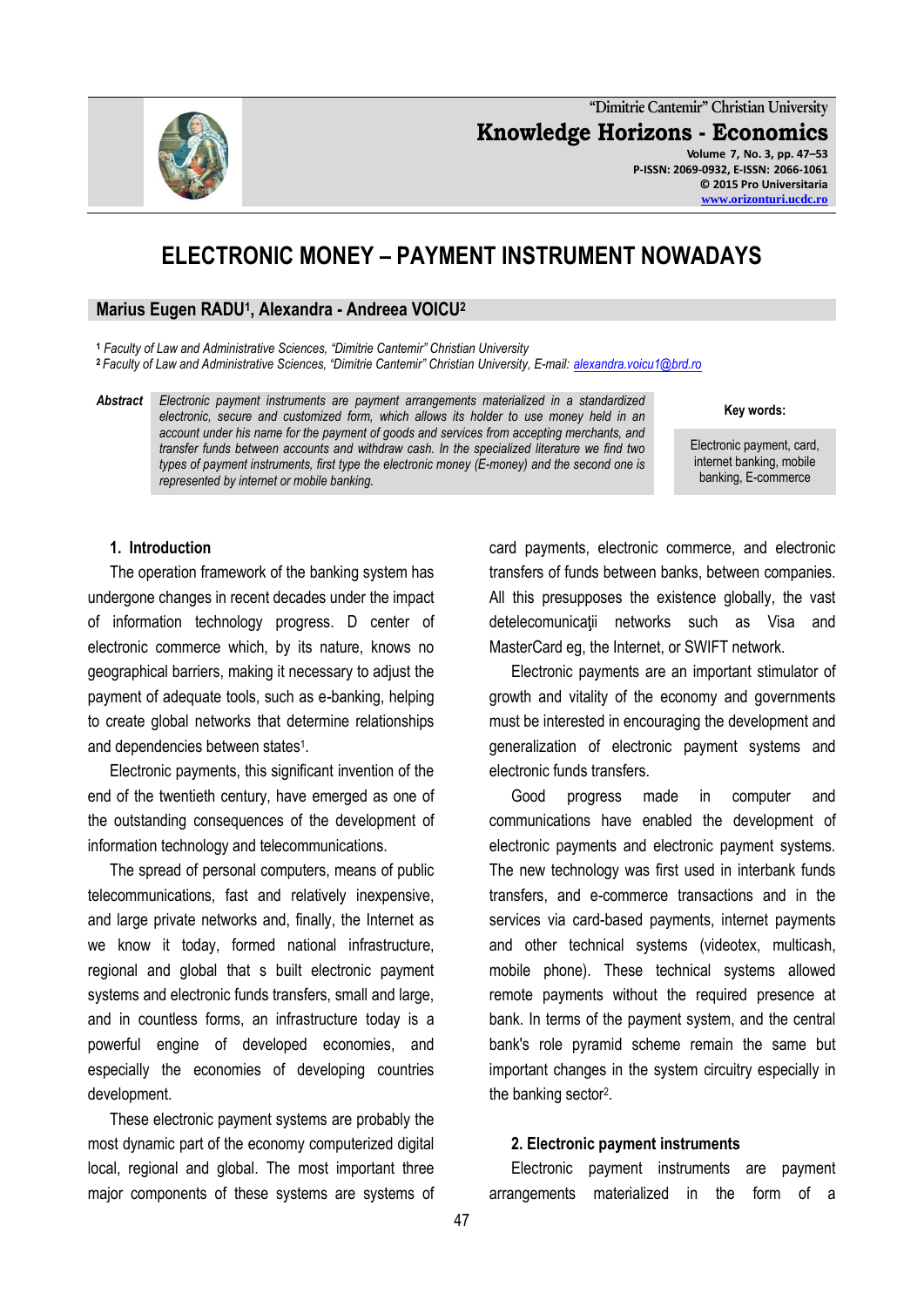standardized electronic, secure and customized, which allows its holder to use money held in an account under his name for the payment of goods and services from accepting merchants, and transfer funds between accounts and withdraw cash<sup>3</sup>.

In the literature we find two categories of electronic payment instruments<sup>4</sup>:

- monetary payment instruments (e-money);  $\bullet$
- payment instruments with remote access (remote bank applications).

Electronic money or e-money is that rechargeable electronic payment instrument, other than the payment instrument with remote access, such as a chip card or another electronic device with a predetermined value, which value units are stored electronically and it allows the owner to carry cash withdrawal transactions, payment for goods or services and transfer funds between accounts and payment that is accepted by other institutions, apart from the issuer<sup>5</sup>.

Electronic money can also be defined as monetary value stored electronically, including magnetically, reprezentâd a claim on the issuer issued on receipt of funds for the purpose of payment transactions and is accepted by a person other than the issuer of electronic money<sup>6</sup>.

As regards electronic money institutions needed to establish the legal framework<sup>7</sup>:

- Law no. 127/2011 regarding the activity of issuing electronic money;
- NBR Regulation no. 8/2011 on electronic  $\bullet$ money institutions;
- NBR Regulation no. 5/2012 on classification of loans and creation, regulation and use of credit risk provisions applicable to entities supervised by the National Bank of Romania, other than credit institutions;
- NBR Order no. 4/2012 reporting on the situation regarding the classification of exposures from loans / credits related to payment services and the necessary credit risk provisions related thereto, applicable to entities

supervised by the National Bank of Romania, other than credit institutions;

- NBR Order no. 27/2011 for the approval of  $\bullet$ accounting regulations compliant with European directives;
- NBR Order no. 4/2013 amending and  $\bullet$ supplementing the Accounting Regulations compliant with European directives, approved by NBR Order no. 27/2011;
- NBR Order no. 10/2012 approving the half-year  $\bullet$ accounting reporting system applicable to entities that fall under regulatory accounting National Bank of Romania;
- NBR Order no. 3/2013 amending and  $\bullet$ supplementing Annex to the NBR Order no. 10/2012 approving the half-year accounting reporting system applicable to entities that fall under regulatory accounting National Bank of Romania

Order no. 4/2014 on amending the Annex to the NBR Order no. 10/2012 approving the half-year accounting reporting system applicable to entities that fall under regulatory accounting National Bank of Romania (Annex included).

The activity of issuing electronic money is regulated by Law 127/2011<sup>8</sup> and can be done by following categories of issuers such as credit institutions within the meaning of art. 7 paragraph. (1) pt. 10 of Government Emergency Ordinance no. 99/2006 on credit institutions and capital adequacy, approved with amendments by Law no. 227/2007, as further amended and supplemented, electronic money institutions within the meaning of art. 4 paragraph. (1) e) postal service providers that issue electronic money under the national legislation applicable to the European Central Bank and national central banks when not acting as monetary authorities or otherwise involving the exercise of public authority or that the Member States and their regional or local authorities, when acting in their capacity as public authorities<sup>9</sup>.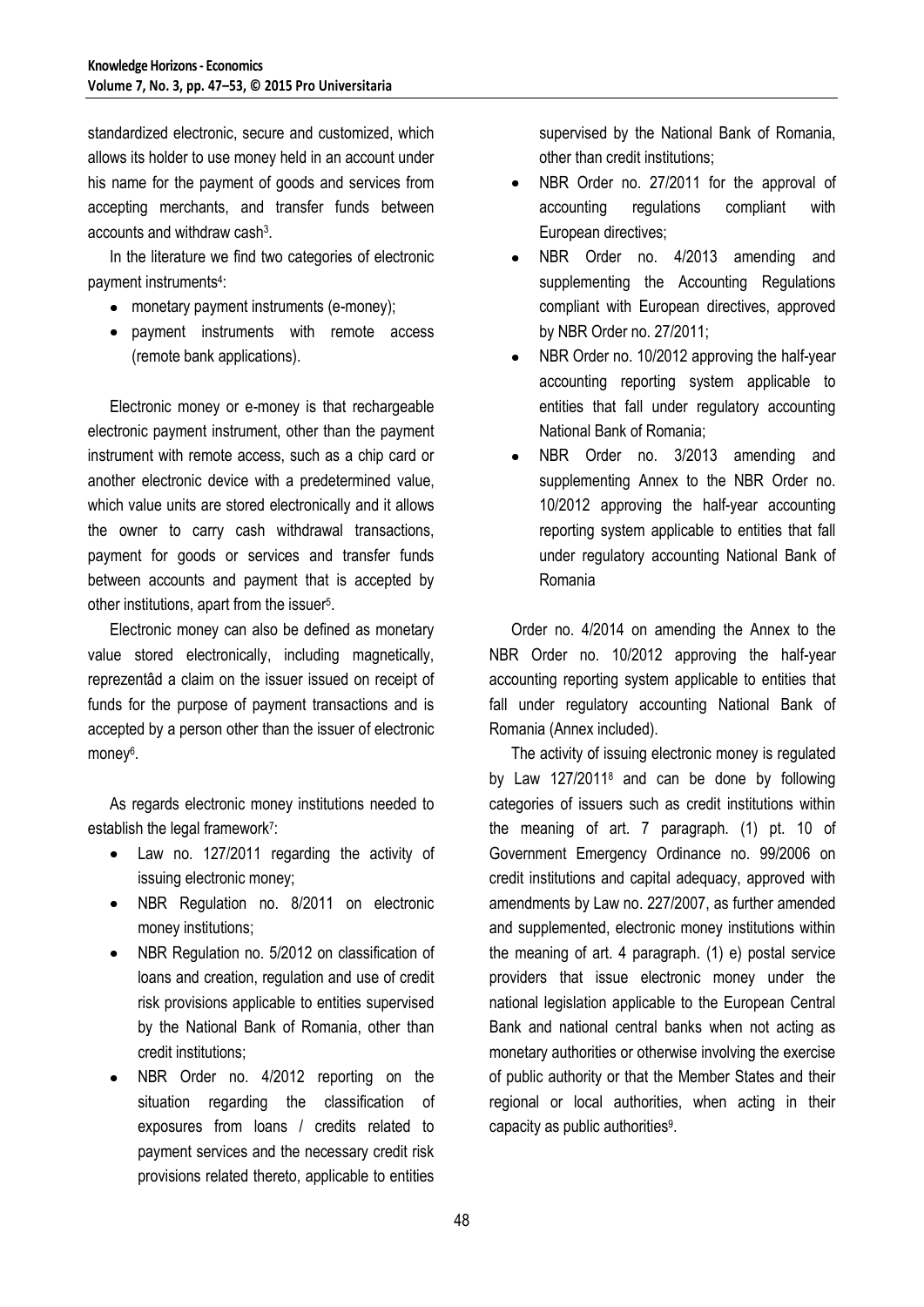# **3. Bank card**

#### **3.1. Brief history. Notion. Classification**

The cards have credit card first appeared in the United States, and the intention was to give customers a payment instrument nationwide movement to overcome the restrictions imposed in this area by the US Federal Banking Act.

Although the cards began to be used in Western Europe in the 60s to 80s only after extended use, and the number of holders of such instruments increased significantly.

In March 1994 the company was created Romcard for processing and transaction authorization on the basis of cards with international use, the system VISA International, MasterCard and Eurocard. Romanian banks which were associated for this purpose were: Romanian Commercial Bank, Bancorex Current Agricultural Bank Raiffeisen Bank, Tiriac Bank and Romanian Bank for Development. Also in the 80s they were introduced on the market debit cards (debit card).

The card is a payment instrument through which one can pay a product or service, based on a relational system organized on a contractual basis between prisoners, issuing and merchant or service provider.

Stored value card comprises two elements:

- Hardware: devices that rely on cards electronic wallet
- Software: Programs that rely on the network digital cash.

The cards are made of plastic material with the same size, according to ISO 7810 and ISO 7813, with the obverse inscripşionat card with Arabic numbers (PAN10), name and surname owner, expiration date, owner of the brand logo, the logo of the issuer, possibly a hologram and an integrated microprocessor chip, or not being EMBS. On the reverse we find the magnetic strip at least three tracks, signature and number titulaluri CVV (Card Verification Value) or CVC (Card Verification Code). Magnetic tape is responsible for coding data and has three tracks<sup>11</sup>:

- TRACK 1 READ ONLY: code of the issuer, the holder's name, date of expiry.
- TRACK 2 READ ONLY: primary account number (PAN), the code issuing country, expiration date.
- TRACK 3 READ WRITE: PAN, country code, PIN PAN, currency code, the maximum amount authorized attempts PIN number.

Along with banks, card market were imposed, as card issuers and non-bank institutions, such as VISA International, MasterCard, Eurocard, American Express, Diners Club.

Based on the same principles of operation of the cards, the major card companies give attractive names and promotional services provided by different categories of customers. For example, there are five types of VISA cards:

- Classic card accessible to any type of applicant;
- Business CARD- addressed to individuals traveling for business;
- Gold card for people with significant revenues;
- Electron card Access for people with low incomes;
- Plus card only usable at ATMs and cash dispensers.

Depending on various criteria find several cards. Thus, depending on the technological characteristics identify magnetic cards, microprocessor cards and Smart cards and hybrid cards which are equipped with both the magnetic strip and microprocessor. In terms of the functions they perform are debit cards, credit card guarantee or multifunction card. Depending on the quality of the issuer meet bank cards and cards issued by other private institutions or organizations; depending on the recipient meet individual cards or cards for legal entities; identify traffic based on national and international cards and cards on the account currency that was attached find his card in national currency or in foreign currency<sup>12</sup>.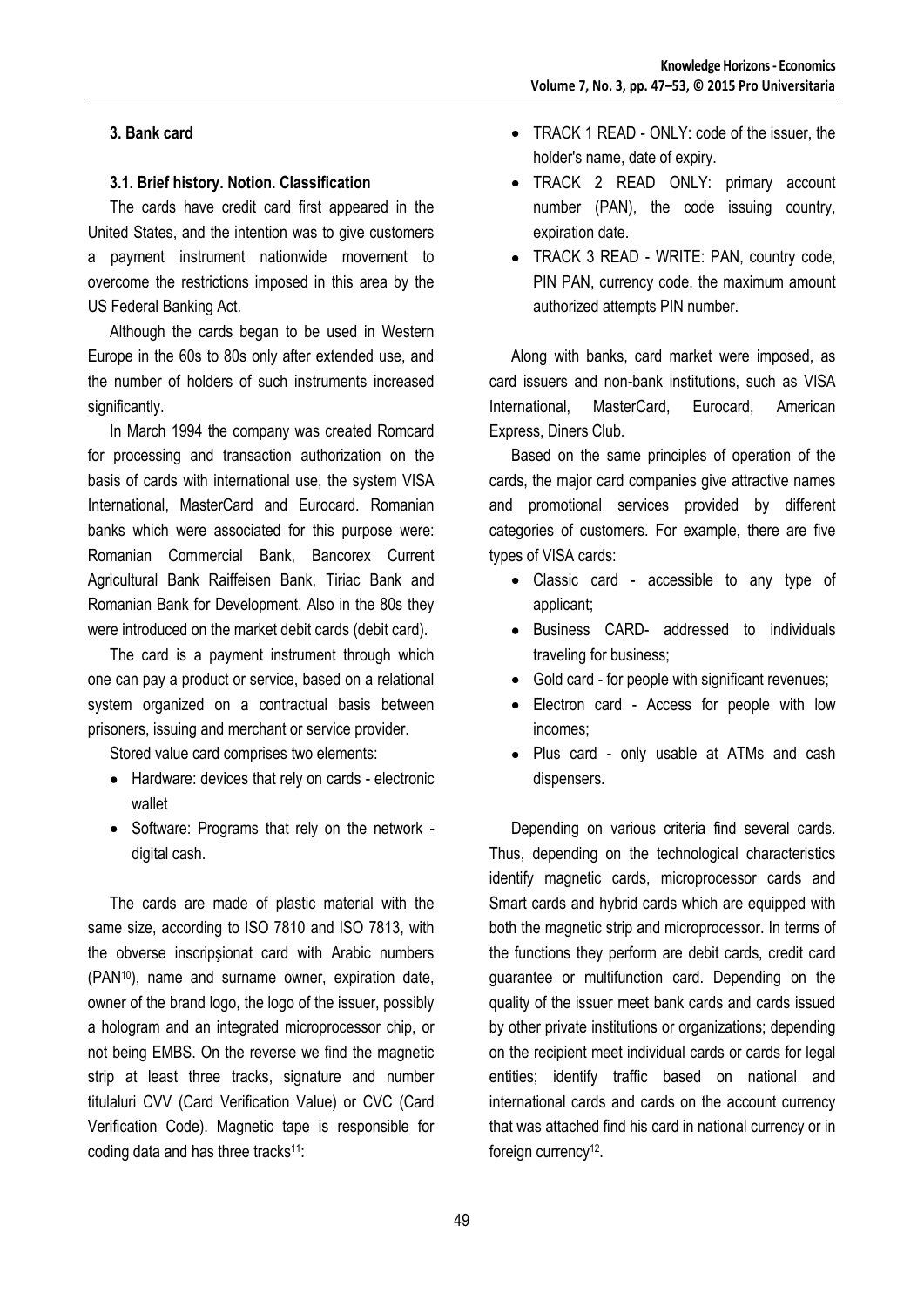#### **3. 2. Risks of using cards**

At the beginnings of the activity in Romania, cards were marked, as was expected, attempts to defraud the offenders. As the card began to be commonly used as an instrument of payment fraud have increased worryingly.

Lately, more and more individuals fall prey to criminals who cooperate after the so-called "Lebanese way". It consists of the placement, the ATM slot where the card is inserted to extract cash, a thin film, which is intended to prevent payment card reading and thus lock inside. The ATM is placed posters that advise users to call, if necessary, to one or more mobile numbers, where they are, who owns the ATM bank specialists. In fact these numbers correspond to stolen cards, and down the line are criminals whose main concern is the alpha card PIN locked in ATM. After the cardholder goes quiet as the bank announced to the situation and blocked the possibility of using criminals extract it with tweezers, then, knowing the PIN, emptied it of money.

Tips for minimizing the risk of fraud:

- Sign the card in the indicated place, as soon as you received.
- Remember your PIN. It is preferable to not write down.
- PIN is secret. Nobody, be representative of the bank or merchant may ask you not to communicate it.

The simplest method is proper in pockets theft, existing networks in recent years specialized in card stealing thieves. The advantage is that, most often, are extracted with the card and identification documents, making it possible to substitute alternate identity of the real owner. Another method is the thief cards are sent by post during the real owners. With no true signature holder back, they can be used longer than pocketing stolen or lost.

The spread of computers and improving led to the emergence of a new type of fraud. With the help of programs can be found on the Internet, they are generated credit card numbers available, but not the expiration date. In an attempt to get hold of it, criminals

may try launching an application for authorization from a POS you use after hours. Against this method, banks have developed software that detects repeated requests for the same number of card authorization, the data is not accurate and does not grant authorization of payments on such cards.

Of the offenses with cards, the one that creates the most damage is forgery. Using the new technology becoming more accessible, counterfeiters have reached performance. The most used methods of falsification is rewriting the original magnetic tape. It is copied using a device called a skimmer, usually placed in interiosul or into or continue a POS, then using a laptop and a card rewriting device, data is transferred on lost or stolen.

# **4. Remote bank services – electronic, internet and mobile banking**

Remote bank services are instruments that allow the holder to access funds held on his behalf, through which may make payments to a beneficiary or other type of funds transfer operations which usually require in username and personal identification code/password or any other similar proof of identity. In this category we can include applications for home banking, internet banking, mobile banking.

The advantages of distance banking services are numerous, in to recall:

- be deleted manually preparing the forms, documents and signing the payment order;
- automated processing of payment orders in real time allowing the customer to obtain confirmation of required payments and statements of current accounts with such operations;
- the customer account is not required to go to the bank for execution;
- reduce errors due to non-intervention of the human factor;
- arrangement of transfer payments in the country and abroad, domestic and foreign currency;
- standardize payment order for current payments (salaries).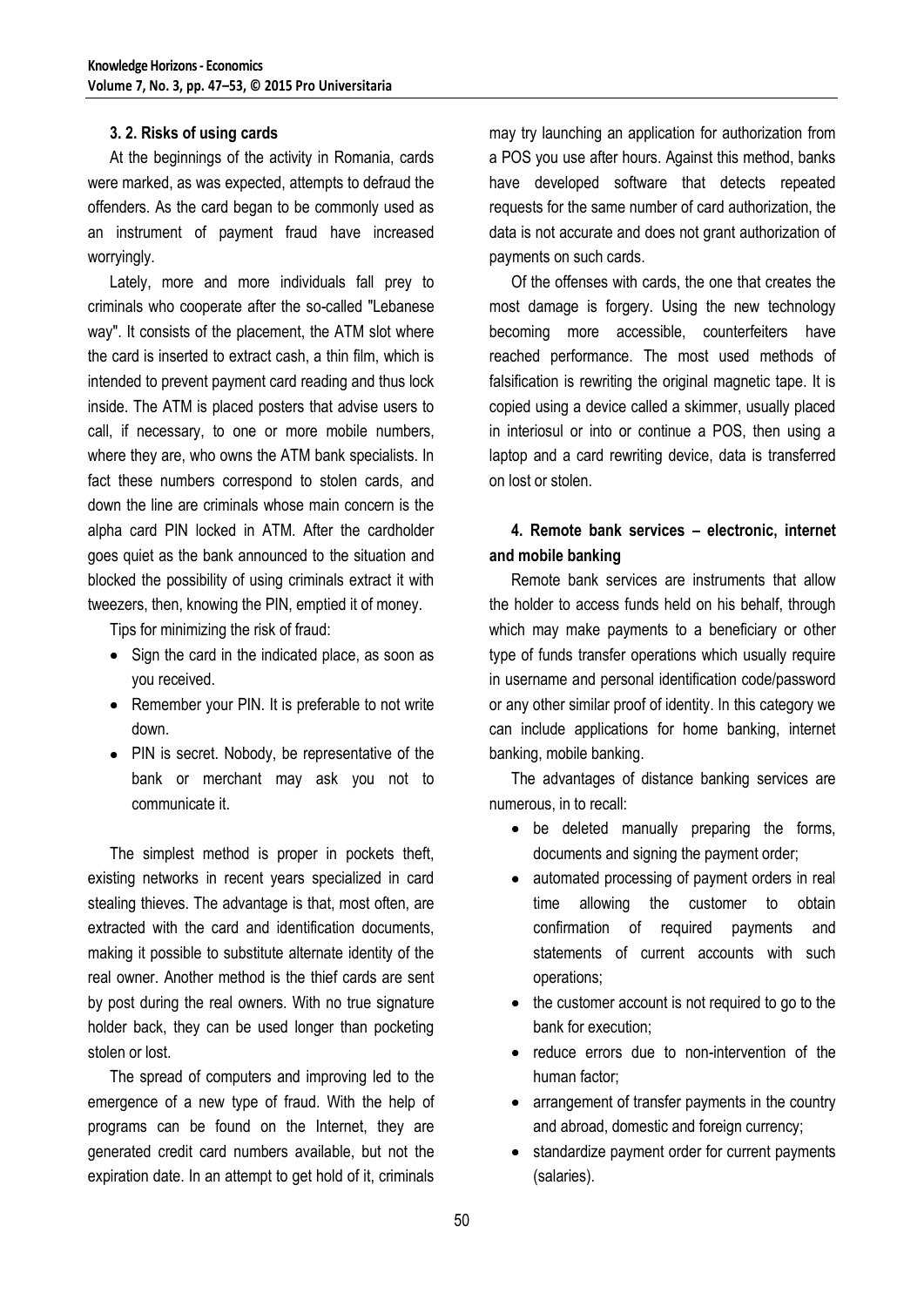Electronic banking is a service that falls within the concept of "cash management" and is aimed at bank customers, especially legal persons may contact the bank by means of a computer.

Internet banking is a service that addresses customers of banks, legal entities and individuals whose computers have Internet access. Outside the tariff Internet, more user fees on banking support made through the respective bank. The program concept, nonstop access is provided, it may send trading instructions by payments in lei and foreign currency other beneficiaries; purchases / sales and remittances; RON payments on taxes and the budget, payment of salaries and other retail operations on credit / debit card.

Mobile banking is a service that addresses individual bank customers whose phones are the type of smartphone and Internet access. Mobile banking app is downloaded for free from the AppStore or MagazinPlay, nonstop access is provided, it may send trading instructions and ensure total mobility being location independent bank and customer and when the customer accesses the service, giving access fast, secure and effective access to information, which is displayed on your phone.

#### **5. Trade online or e-commerce**

In February 2004, international organizations issuing cards - Visa and MasterCard - launched in Romania 3D Secure security protocol. It involves recording each card holder by assigning a code (password) for authorization of each transaction online. This code will be requested by the buyer online systems Verified by Visa or MasterCard Secure Code when issuing the command. Entering transaction data is securely with SSL certificates (Secure Socket Layer) 128-bit.

February 2004 was actually the beginning of Romanian e-commerce, 3D processor RomCard Secure înroland three banks simultaneously in both acceptance and issuance as Romanian Commercial Bank, Raiffeisen Bank and UniCredit Tiriac Bank, later

enlisting the Romanian Development Bank. Implement 3D Secure meant, however, and a pioneer in the entire CEMEA region, Romania is the only country in the region in which Visa and MasterCard have promoted the new security standard. In fact, world-wide there were only three countries that were experiencing this standard: Spain, UK and Germany.

## **5.1. 3D Secure protocol**

3D Secure is the abbreviation for 3 domains, respectively the field of Acceptance (acquirer) to the Issuance (Issuing) and Interoperability domain belonging to international organizations issuing cards - Visa and Mastercard. A transaction in 3D Secure system can not run domenii.Acest than going through three security protocol promotes the idea of authentication, which is done on two levels: one level card verification (if he is enrolled and activated in 3D Secure) verification and one trader, while being checked cardholders by introducing unique password that only the holder knows, this being found only on servers encrypted RomCard without shop to know.

Now, 3D Secure standard is the safest way to trade globally on the Internet. All four banks accepting payments via the Internet, namely Romanian Commercial Bank, Raiffeisen Bank, Tiriac Bank and Romanian Bank for Development did not conclude contracts with traders on the old standard of security. Worldwide, however, this happens.

# **6. Concluding remarks**

Electronic money is generated by electronics and informatics revolution. On magnetic tapes and disks were recorded numerous assets and liabilities of the companies were created circuits for electronic transfer of funds directly between banks and between them and most important customers.

The World Bank believes that electronic financial transactions is the use of means to exchange electronic information, transfer of symbols or representations of values and execution of information in a commercial environment.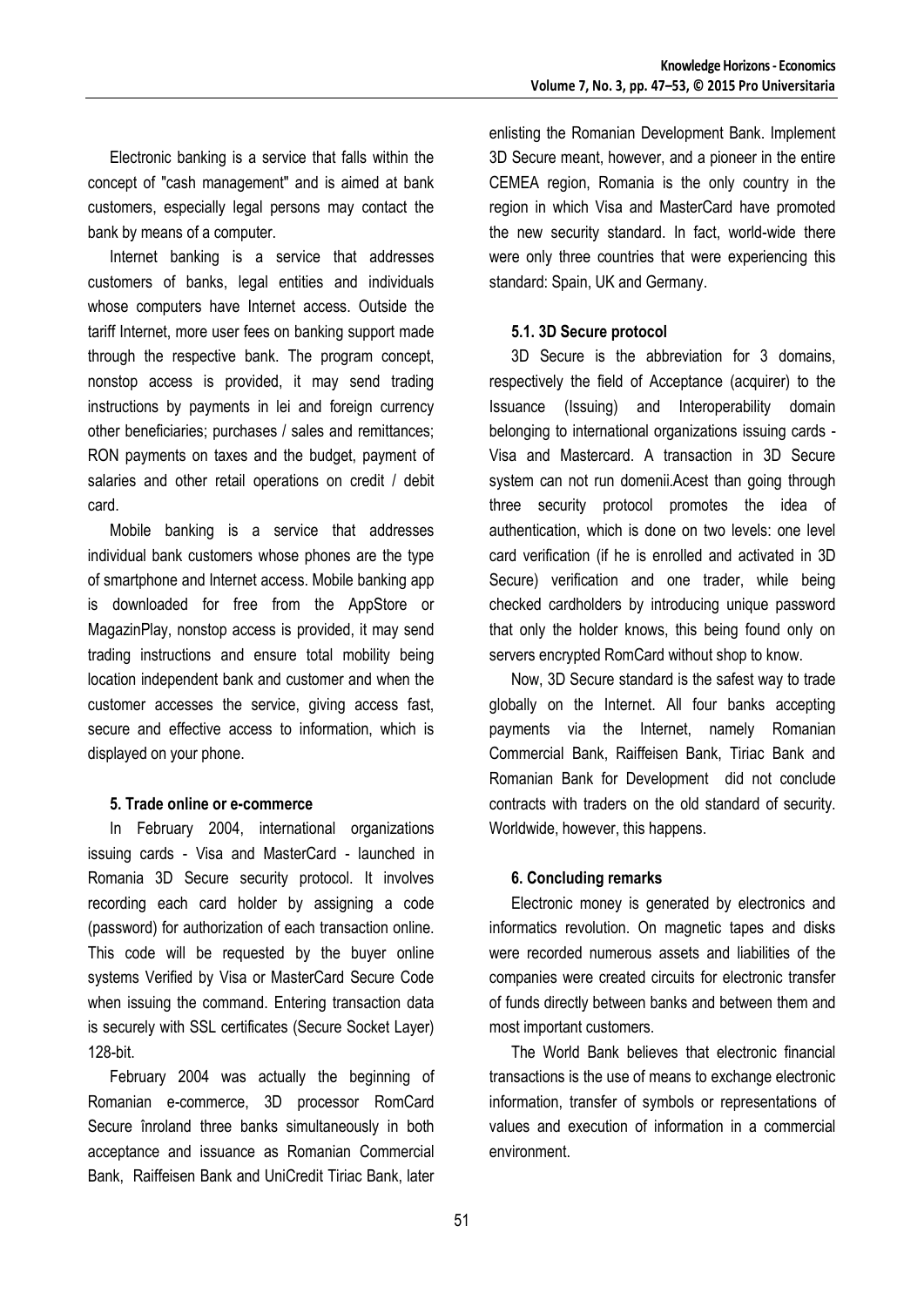# **References**

- 1. Bogdan Căpraru, Activitatea bancară Sisteme, operațiuni și practici, Ed. C.H. Beck, București, 2010;
- 2. Jenica Popescu, Alia Oprițescu, *Competiție și consolidare în sistemul bancar românesc*,în Finanțe – provocările viitorului;
- 3. Vasilache D., *Plaţi electronice, o introducere*, Editura Rosetti, Bucureşti, 2004.;
- 4. Vasile Nemeș, *Drept bancar,* Editura Editas, București, 2004;
- 5. I.Popa, *Tehnica operaţiunilor de comerţ exterior*, Editura Economică, Bucureşti, 2008;
- 6. M.Gh.Voinea, *Mecanisme şi tehnici valutare şi financiare internaţionale,* Editura Sedcom Libris, Iasi, 2003;
- 7. C.Basno, N. Dardac, Operațiuni bancare, Editura Didactică și Pedagogică, 2001;
- 8. Daniela Iuliana Radu, Drept bancar, Editura ProUniversitaria, București, 2014;
- 9. D. D. Șaguna, M.A. Rațiu, Drept bancar, Editura C.H. Beck, București, 2007;
- 10.Dictionar bancar si de asigurari;
- 11.Dictionar de drept international al afacerilor;
- 12.Ion Turcu, Operațiuni și contracte bancare. Tratat de drept bancar, ediția a V-a, Vol. II, Editura Lumina Lex, București, 2004;
- 13.L. Săuleanu, L. Smarandache, A. Dodocioiu, Drept bancar, ediția a II – a, Editura Universul Juridic, București, 2011;
- 14.[http://www.dreptonline.ro/dictionar\\_juridic/terme](http://www.dreptonline.ro/dictionar_juridic/termen_juridic.php?cuvant=Moneda%20electronica) [n\\_juridic.php?cuvant=Moneda%20electronica;](http://www.dreptonline.ro/dictionar_juridic/termen_juridic.php?cuvant=Moneda%20electronica)
- 15.[http://www.bnr.ro/Institutii-emitente-de-moneda](http://www.bnr.ro/Institutii-emitente-de-moneda-electronica-10872.aspx)[electronica-10872.aspx;](http://www.bnr.ro/Institutii-emitente-de-moneda-electronica-10872.aspx)
- 16.[http://www.dreptonline.ro/legislatie/legea\\_127\\_2](http://www.dreptonline.ro/legislatie/legea_127_2011_emitere_de_moneda_electronica.php) 011 emitere de moneda electronica.php;
- 17.[http://www.dreptonline.ro/dictionar\\_juridic/terme](http://www.dreptonline.ro/dictionar_juridic/termen_juridic.php?cuvant=Moneda%20electronica) [n\\_juridic.php?cuvant=Moneda%20electronica](http://www.dreptonline.ro/dictionar_juridic/termen_juridic.php?cuvant=Moneda%20electronica)

1

<sup>1</sup> Jenica Popescu, Alia Oprițescu, *Competiție și consolidare în sistemul bancar românesc*,în Finanțe – provocările viitorului, p. 116.

<sup>2</sup> Vasilache D., *Plaţi electronice, o introducere*, Editura Rosetti, Bucureşti, 2004.

<sup>3</sup> Vasile Nemeș, *Drept bancar,* Editura Editas, București, 2004, p. 167.

<sup>4</sup> Lucian Săuleanu, Lavinia Smarandache, Alina Dodocioiu, *Drept bancar,* ediția a II – a, Editura Universul Juridic, București, 2011, p. 365.

<sup>5</sup> Daniela Iuliana Radu, *Drept bancar,* Editura ProUniversitaria, București, 2014, p. 152.